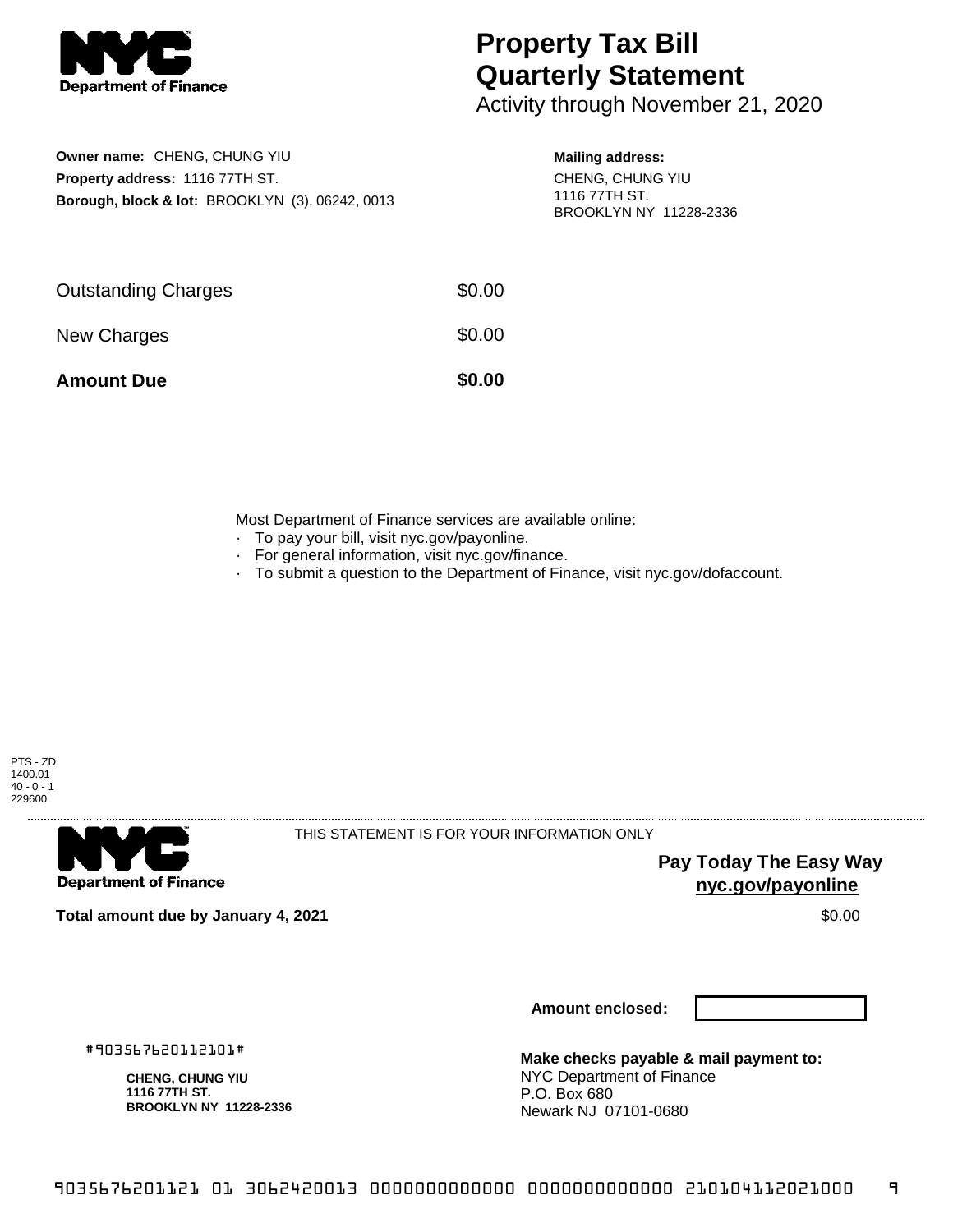

| <b>Previous Charges</b><br>Total previous charges including interest and payments |                          | Amount<br>\$0.00         |                                         |
|-----------------------------------------------------------------------------------|--------------------------|--------------------------|-----------------------------------------|
|                                                                                   |                          |                          | <b>Current Charges</b>                  |
| <b>Finance-Property Tax</b><br><b>Adopted Tax Rate</b><br>Payment                 | 09/11/2020               | 01/01/2021               | \$1,746.15<br>$$-20.98$<br>$$-1,746.15$ |
| Payment Adjusted                                                                  | 01/01/2021               |                          | \$20.98                                 |
| <b>Total current charges</b>                                                      |                          |                          | \$0.00                                  |
| <b>Tax Year Charges Remaining</b>                                                 | <b>Activity Date</b>     | Due Date                 | Amount                                  |
| <b>Finance-Property Tax</b><br><b>Adopted Tax Rate</b>                            |                          | 04/01/2021               | \$1,746.15<br>$$-20.98$                 |
| <b>Early Payment Discount</b><br><b>Early Payment Discount</b>                    |                          | 04/01/2021<br>04/01/2021 | $$-17.29$<br>\$0.14                     |
| Payment<br>Payment Adjusted                                                       | 09/11/2020<br>01/01/2021 |                          | $$-1,728.86$<br>\$20.84                 |
| Total tax year charges remaining                                                  |                          |                          | \$0.00                                  |
| <b>Overpayments/Credits</b>                                                       | <b>Activity Date</b>     | <b>Due Date</b>          | <b>Amount</b>                           |
| <b>Credit Balance</b>                                                             |                          | 10/01/2020               | $$-41.82$                               |

**Total overpayments/credits remaining on account \$41.82**

You must apply for a refund or a transfer of credits resulting from overpayments within six years of the date of **the overpayment or credit. Please note that overpayments and credits are automatically applied to unpaid taxes.**

## **Home banking payment instructions:**

- 1. **Log** into your bank or online bill pay website.
- 2. **Add** the new payee: NYC DOF Property Tax. Enter your account number, which is your boro, block and lot, as it appears here: 3-06242-0013 . You may also need to enter the address for the Department of Finance. The address is P.O. Box 680, Newark NJ 07101-0680.
- 3. **Schedule** your online payment using your checking or savings account.

## **Did Your Mailing Address Change?** If so, please visit us at **nyc.gov/changemailingaddress** or call **311.**

When you provide a check as payment, you authorize us either to use information from your check to make a one-time electronic fund transfer from your account or to process the payment as a check transaction.